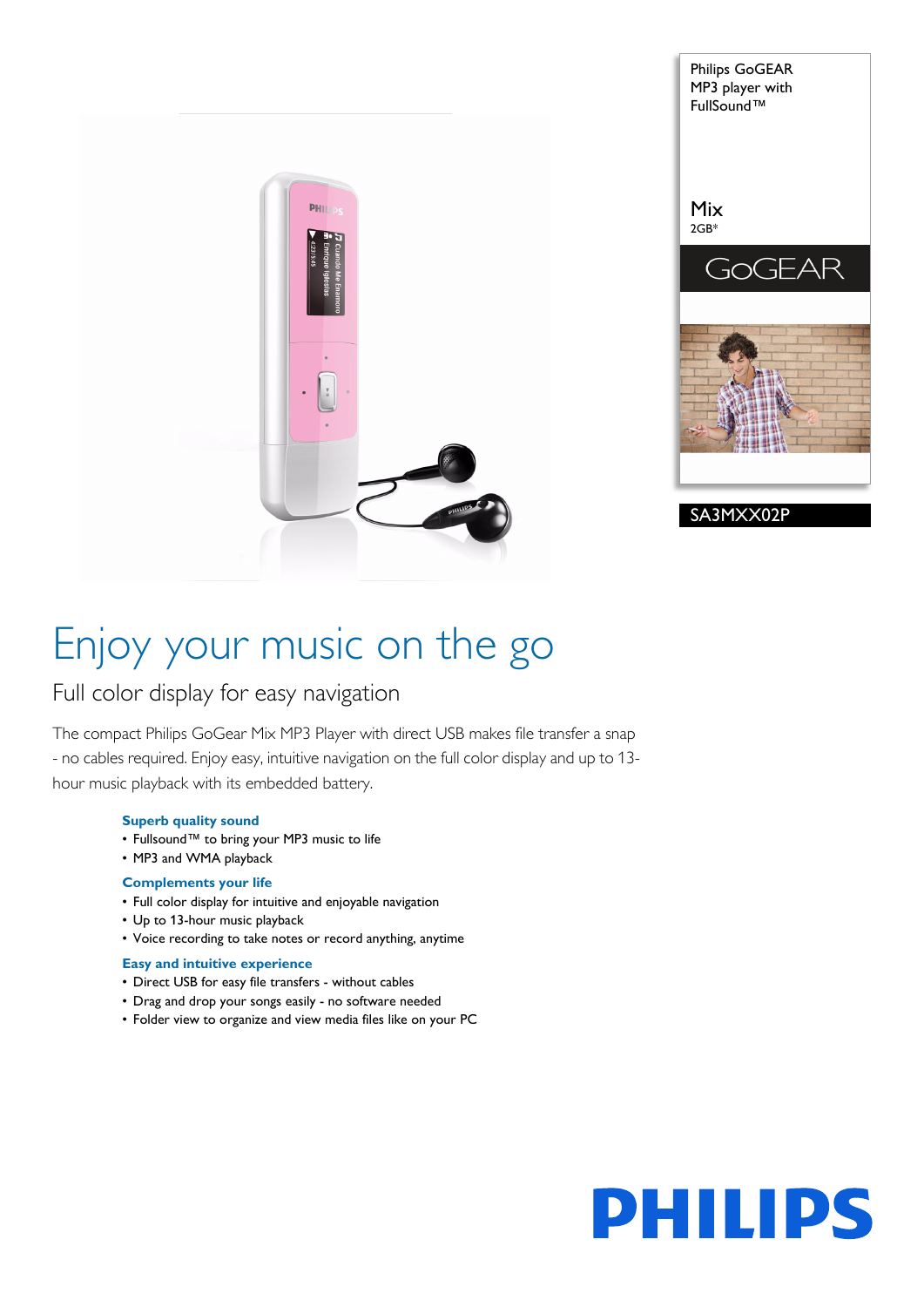## **Highlights**

## **FullSound™**



Philips' innovative FullSound technology faithfully restores sonic details to compressed MP3 music, dramatically enriching and enhancing it, so you can experience CD music without any distortion. Based on an audio post-processing algorithm, FullSound combines Philips' renowned expertise in music reproduction with the power of the latest generation Digital Signal Processor (DSP). The result is fuller bass with more depth and impact, boosted voice and instrument clarity, and rich detail. Rediscover your compressed MP3 music in true-to-life sound that will touch your soul and move your feet.

### **MP3 and WMA playback**



Audio compression technology allows large digital music files to be reduced up to 10 times in size without radically degrading their audio quality. MP3 or WMA are two of the compression formats that let you enjoy a world of digital music on your GoGear player. Download MP3 or WMA songs from authorized music sites on the Internet or create your own MP3 or WMA music files by ripping your audio CDs and transferring them onto your player.

## **Full color display**

Full color display for intuitive and enjoyable navigation

## **Up to 13-hour music playback**



This player's long-lasting power comes in the form of 13 hours of continuous music playback on just one single charge.

#### **Voice recording**



Voice recording converts your GoGear player into a handy dictation machine. Besides playing music or listening to radio, you can also record notes or reminders for work or school, record shopping lists and phone numbers – even song lyrics. By pressing the recording button and speaking into the built-in microphone, voice messages are compressed and stored in the built-in internal memory. Voice recording gives you a highly portable voice recorder allowing you to record anything, anytime and anywhere!

## **Direct USB**



Devices with direct USB can be plugged directly into the USB port of your PC without the need for any cable. Your computer will automatically recognize the device as a

removable USB mass storage device (Windows 98 requires additional drivers) allowing you to easily drag and drop files via Windows Explorer (or Apple Folders) between your computer and device. Simply pack your device with music and data on the go - everyday.

#### **Drag and drop your songs**



You can quickly and easily copy your music collection from your PC to your GoGear player. Simply connect your GoGear to your PC while in Windows® Explorer, select the songs or the folders that you want to copy to your player, then drag the selected files to the GoGear's music folder. It is that simple. No additional software installation is needed!

#### **Folder view**

Folder view is an optional directory view of the GoGear player that lets you view all the files on your player as if it were a computer. Once you select Folder view, opening any supported file (i.e. music, pictures or videos) is as easy as selecting the file and hitting Play.